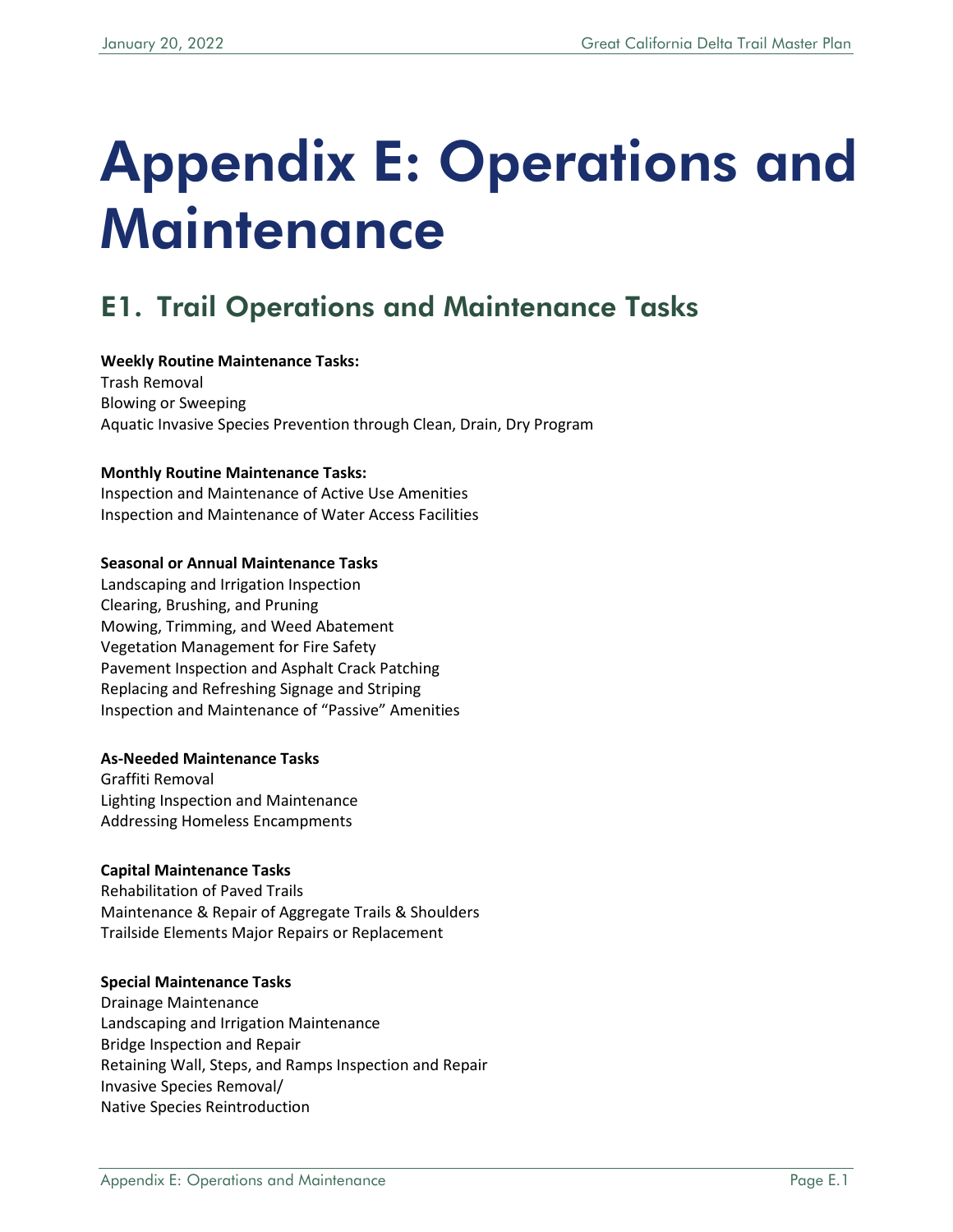# E2. Routine Maintenance Tasks

Tasks that require weekly or monthly attention. Tasks with an asterisk (\*) are generally required regardless of how the trail facility is designed. Tasks without an asterisk may not be required, depending on the design of the trail facility.

## Trash Removal\*

The purpose of removing trash on trail systems is to protect public health and safety and to improve conditions for wild animals and for air, water, and soil quality. Trash removal includes removing ground trash, including broken glass, and emptying trash containers where they are present. Trailheads where dogs are allowed should also have dog waste stations with disposable bags.

Trash removal should occur at least weekly. The most common approach to removing trash from trail systems is to implement an ongoing trash removal and an as needed trash management program. Where resources are limited, trash receptacles should be located at entry points to trails so that the trash cans can be easily accessed and serviced by maintenance staff.

A less common, and often less effective, approach to trash removal is implement a "carry in/carry out" trash policy in which trail users are supposed to be responsible for removing all trash. Trash cans are not provided. Especially with dog waste, people are not inclined to take it with them and tend to leave it bagged on the trail.

### Blowing or Sweeping\*

To keep a paved trail safe, especially where there are nearby trees and shrubs, it is important to blow or sweep the surface clear of leaves and debris. Blowing with an electric hand-held power blower should be done weekly during peak times of leaf or bark litter, and more effective sweeping with a small truck or tractor-based sweeper should be done monthly.

### Inspection and Maintenance of Active Use Trailside Elements

Trailside elements are features along the trail designed to enhance the safety and enjoyment of trail users. Some elements are actively used and require frequent, regular cleaning or inspection to ensure they are working properly. These types of amenities include picnic tables, drinking fountains, or bicycle repair stations. Because of their higher maintenance requirements, these elements may be restricted to a few strategic locations or corridors, only installed within parks where they can be maintained as part of an overall park facility, or even not installed at all along trails.

### Inspection and Maintenance of Water Access Facilities

In the Delta, water access facilities, such as launch sites, will require frequent inspection for routine maintenance. Launch sites each have unique environments — slope, soil type, and rainfall — and may be near or in wetlands, requiring special care. Note that additional requirements for work on levees may apply. Access on the waterside of a levee will typically require an encroachment permit with provisions to prevent harm to the levee, for reporting, and repercussions for failing to abide by the permit conditions. (See California Code of Regulations, Title 23, Division 1, Chapter 1, Article 3, Section 16, Permit Conditions and Title 23, Division 1, Chapter 1, Article 4, Enforcement Actions.)

### Aquatic Invasive Species Prevention - Clean, Drain, Dry Program

Aquatic invasive species — plants, quagga, and zebra mussels — are invading the Delta. These invasive species displace native species, clogging waterways and creating hazardous conditions for navigation and recreation. Controlling these aquatic invasive species is a multi-million dollar project in California and requires routine watercraft inspections.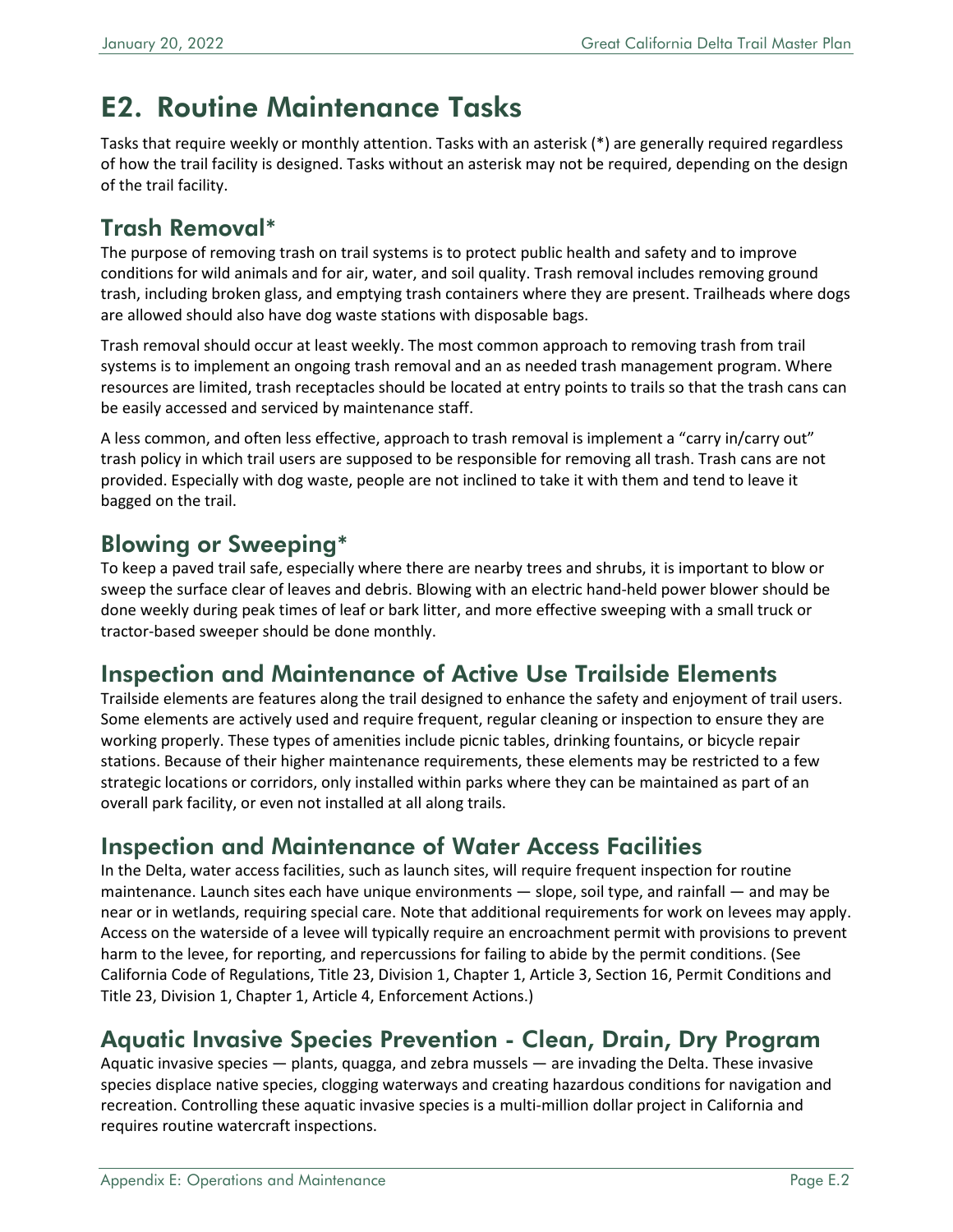# E3. Seasonal or Annual Maintenance Tasks

Tasks that may have more seasonal requirements or may be scheduled annually or as needed.

#### Landscaping and Irrigation Inspection

See Landscaping and Irrigation Maintenance under Special Maintenance Tasks, below.

## Clearing, Brushing, and Pruning

Clearing is the removal of windfall trees, protruding roots, leaning trees, and loose limbs or large pieces of bark from the trail tread to the recommended buffer zone. Brushing is the removal of all living or dead vegetation from the outside of the trail tread to the recommended buffer zone. Overhanging branches should be pruned to 12 feet on shared-use, limited-use, and single-use trails for equestrians and bicycles. Vegetation should be pruned to the minimum clearance of 2 feet on each side of the trail. All cut tree limbs and other cuttings should be removed from the trail edge and discarded from drainages, to avoid creating a fire hazard.

#### Mowing, Trimming, and Weed Abatement\*

Ensuring that shrubs and grasses do not intrude on or above the trail tread is essential to trail safety, functionality, and longevity. It also helps protect against fire risk, which may include more extensive mowing, or grazing. At minimum, mowing is the clearing of shrubs and grasses with a minimum clearance of 2 feet on each side of the trail. Paved trails should have compacted aggregate shoulders 2 feet wide on each side of the trail, which helps prevent encroachment by vegetation. Grass around fencing may need to be cut manually with a hand-held trimmer rather than a tractor-mounted mower. Use of pesticides, poisons, or fertilizers is strongly discouraged, particularly near sensitive habitat.

### Vegetation Management for Fire Safety

To reduce the likelihood of unusually large wildland fires, hazardous surface and ladder fuels, such as (continuous brush, downed vegetation or small trees), should be periodically thinned and removed. Dense tree stands may also require thinning. The California Department of Forestry and Fire Protection funds and carries out various types of wildland fuels treatments, for the purpose of reducing fire hazard or severity.

### Pavement Inspection and Asphalt Crack Patching\*

Annual pavement inspection is part of a comprehensive pavement management plan. Pavement management plans should evaluate four trail characteristics: roughness (ride), surface distress (condition), surface (skid characteristics), and structure (pavement strength and deflection). Preserving the trail surface condition through preventive maintenance keeps trails safe, extends pavement life, and reduces long-term expenses. The asphalt pavement must routinely be inspected for cracks, raveling, and disintegration. Cracks that are more than 1/4 inch to 1/2 inch wide should be thoroughly cleaned, dried, and filled with a sealant. With proper design and construction, asphalt pavement requires minimal maintenance. A significant advantage of asphalt pavement over concrete pavement is that asphalt pavement repairs can be quick and cost effective.

## Replacing and Refreshing Signage and Striping\*

Trail markings (centerline striping, crossings, and other markings) and signage (regulatory, wayfinding, and interpretive signs) need to be regularly refreshed and/or replaced as they become damaged, faded, or out of date.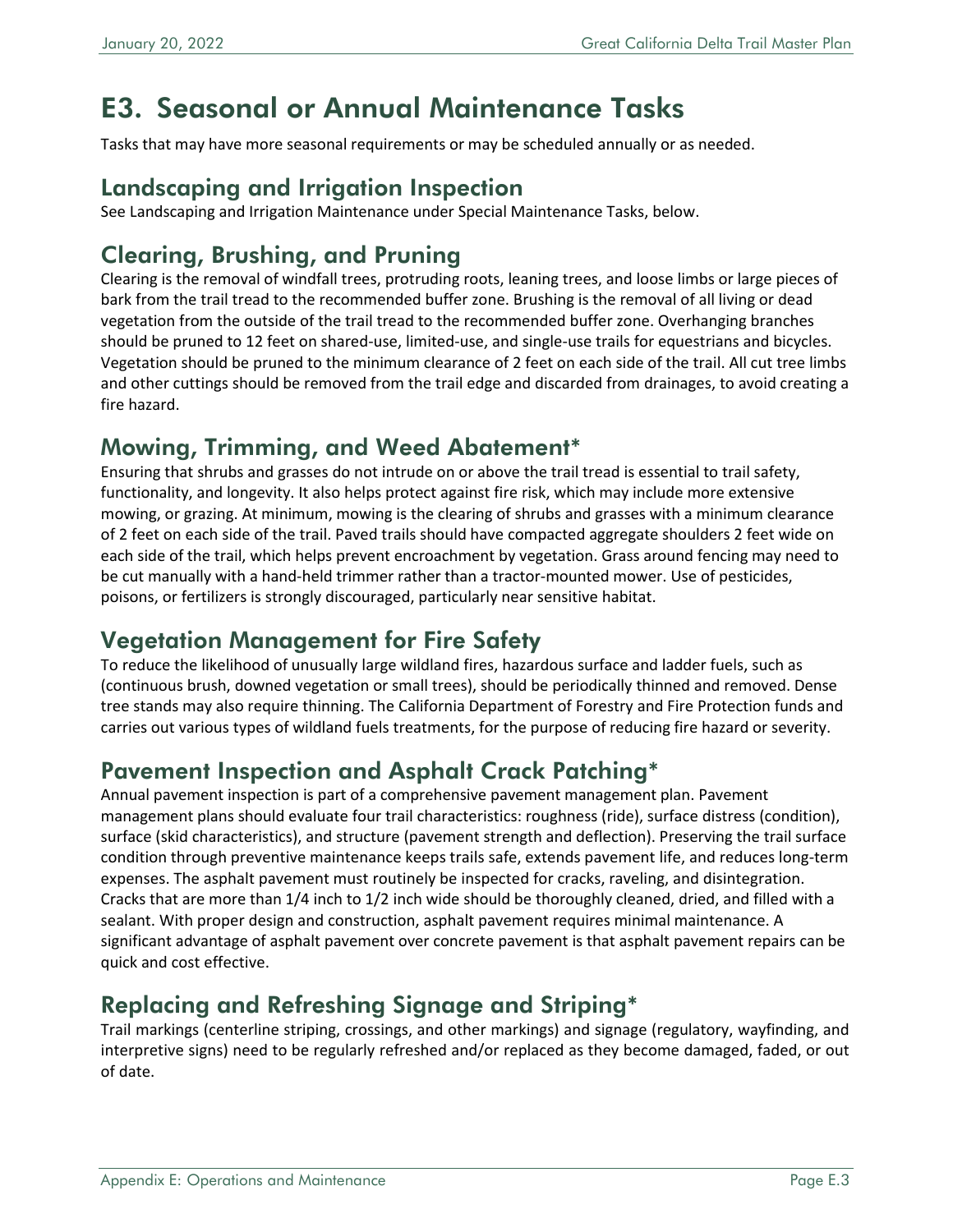#### Inspection and Maintenance of "Passive" Trailside Elements

Some trailside elements do not require frequent, active maintenance, but should still be inspected on a regular basis, with minor repairs performed as needed. These elements include: benches, bicycle parking, fencing, railing, gates, and bollards. Typical inspection includes checking for:

Damage, deterioration or rusting on metal parts, requiring cleaning, painting or replacement;

Deterioration of wood elements, including vandalism, rotting, splintering or other condition that presents a hazard, requiring repair or replacement; and

Cracks or other failure in concrete benches, tables, pads, or footings.

# E4. As-Needed Maintenance Tasks

### Graffiti Removal\*

The key to a successful graffiti control program is pretreating walls or surfaces with anti-graffiti coatings, crime prevention through environmental design (making sure that the surfaces are highly visible), and prompt graffiti removal – especially offensive writing and drawing. A successful graffiti control program discourages vandalism, ensuring that trails are safe places for people to bike and walk. Graffiti removal may occur weekly in conjunction with other regular maintenance, or on as-needed basis.

#### Lighting Inspection and Maintenance

Some trails may serve commuters who may travel during dusk hours in winter. The chief concern with lighting maintenance is tracking and fixing outages. Bulbs also need to be kept clean. Posting signage on fixtures and trailheads requesting that trail users report outages along the trail helps with lighting maintenance. Solar power lighting may be considered for some corridors where running conduit presents issues. Solar power lighting introduces different maintenance needs.

#### Addressing Homeless Encampments

Addressing the homeless encampments along the trails is a complex project that would likely be a special project. Increasing housing, providing shelter options, and providing debris removal services would be required.

# E5. Capital Maintenance

The following maintenance tasks would generally happen as standalone, capital improvement projects (CIP), or as major rehabilitation is needed (on a multi-year cycle).

## Rehabilitation of Paved Trails

Well-maintained asphalt trails typically need resealing every 5 to 7 years, depending on wear and type of pavement deterioration. Well-maintained concrete trails need replacing roughly every 25 years.

#### Resealing Asphalt Trails

Asphalt trails can be resealed using a slurry seal or seal coat application.

Slurry sealing asphalt is a preventive maintenance treatment that extends the life of the paved trail by applying a mixture of asphalt emulsion and aggregate (crushed stone and/or sand) to the trail. Slurry seals preserve and protect the underlying pavement structure and provide a new surface. The expected life of a slurry seal is three to five years.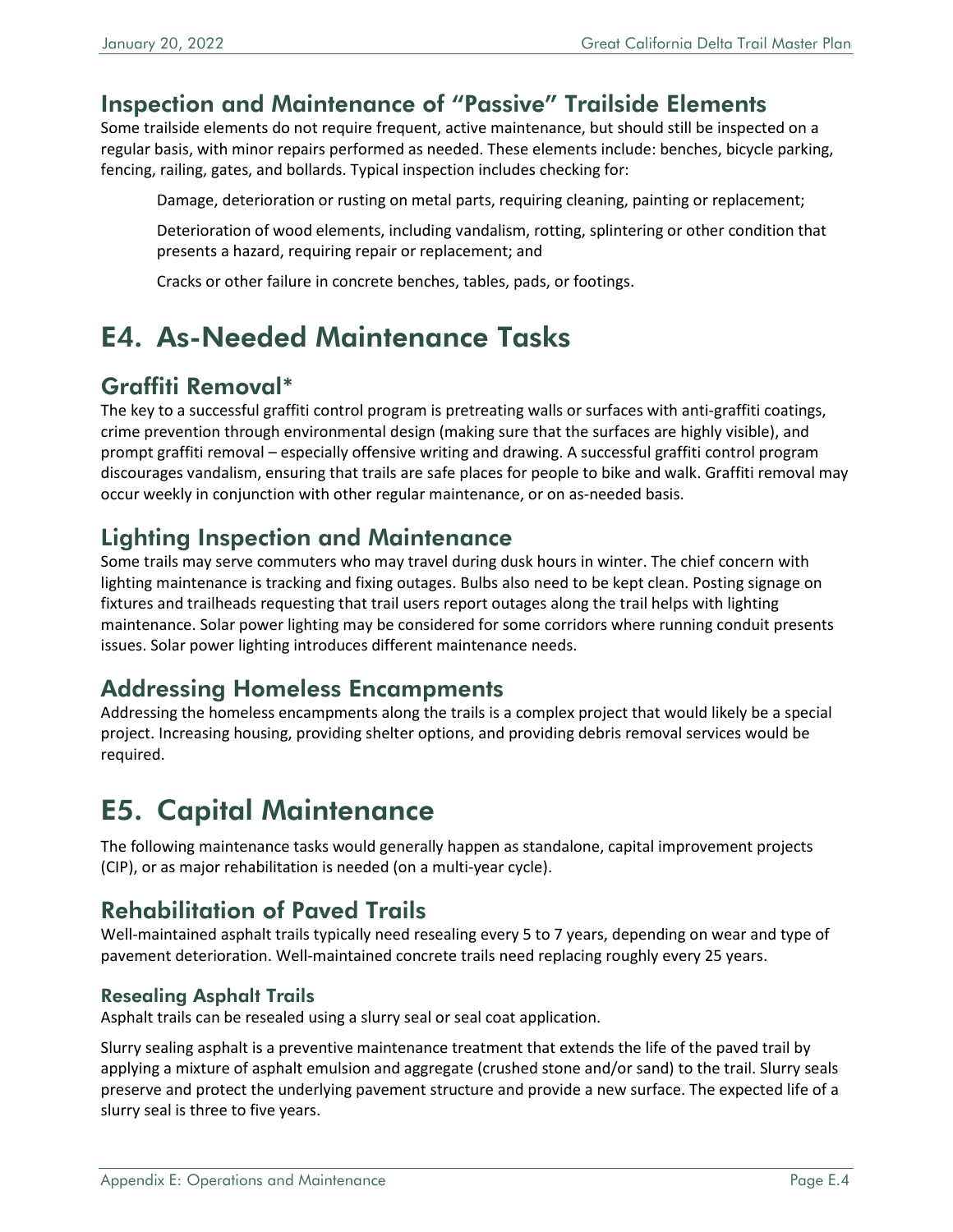Seal coating is a preventive maintenance treatment that extends the service life of the paved trail by waterproofing the surface, sealing small cracks, reducing oxidation of the pavement surface, and improving friction. A seal coat is an application of a layer of asphalt followed immediately with an aggregate (crushed stone and/or sand) cover. Two-layer applications are referred to as a double chip seal. Dry, raveled pavement can be seal coated. The seal coat itself may only last three to six years, but it may extend the life of the treated pavement by ten years.

## Maintenance and Repair of Aggregate Trails and Trail Shoulders

Some trails currently have portions that are surfaced with compacted aggregate (base rock that typically underlies pavement). Ideally this aggregate surface would be carefully designed with a binder to make it smoother and firmer than typical aggregate base rock roads. Most asphalt trails also require compacted aggregate shoulders, ideally 2 feet wide or more, on each side of the asphalt surface to prevent paved edges from crumbling.

Compacted aggregate tends to wear more quickly than pavement and needs to be refilled, smoothed, and compacted where it has been damaged or deteriorated. Frequency of maintenance depends on the trail use: trail shoulders that are used by runners and walkers may only need to be regraded every few years, while trails that support maintenance trucks may need to be regraded every year.

#### Trailside Elements Major Repairs or Replacement

The trailside elements and facilities listed above will ultimately require major repairs or replacement, usually over a period of 10 years.

# E6. Special Maintenance Tasks

The following tasks relate to drainage, landscaping, or structural features that may or may not be present in all trail segments. To the extent that the design requires maintenance of these elements, these maintenance tasks may be required on a seasonal, annual, or as needed basis.

#### Drainage Maintenance

Drainage facilities control or direct the flow of water under or around a trail. Drainage maintenance work is critical to prevent damage to trails during storms, and to keep them open for use. Common drainage maintenance activities include clearing ditches and culverts.

**Clearing Ditches –** Ditches may be parallel to the trail tread or leading away from the trail or to a culvert. They must be deep and wide enough to carry the anticipated volume of water in a serious storm. Clearing ditches requires removing vegetation and/or trash that may block water flow and fixing bank slumping that may block the ditch. Ditches are often maintained by the landowner or utility company that created them.

**Clearing Culverts –** When surface flow or subterranean springs cross a trail, culverts may be placed perpendicular to the trail or at an angle to redirect the water under the trail to the downhill side. Culverts need to be checked and cleared, particularly before big storms, to ensure that they function properly to avoid damage to or closure of the trail. Culverts are often maintained by the landowner or utility company that created the culverts.

#### Landscaping and Irrigation Maintenance

To make trails attractive for users, landscaping is also often a desired amenity. Any landscaping along trails should be low-maintenance, and ideally rely on native and low-water use plants. Such landscaping, including the required water-conserving irrigation system, will require regular inspection and occasional weed control, mulch placement, replanting and irrigation repair. Landscaping can be minimized as a part of